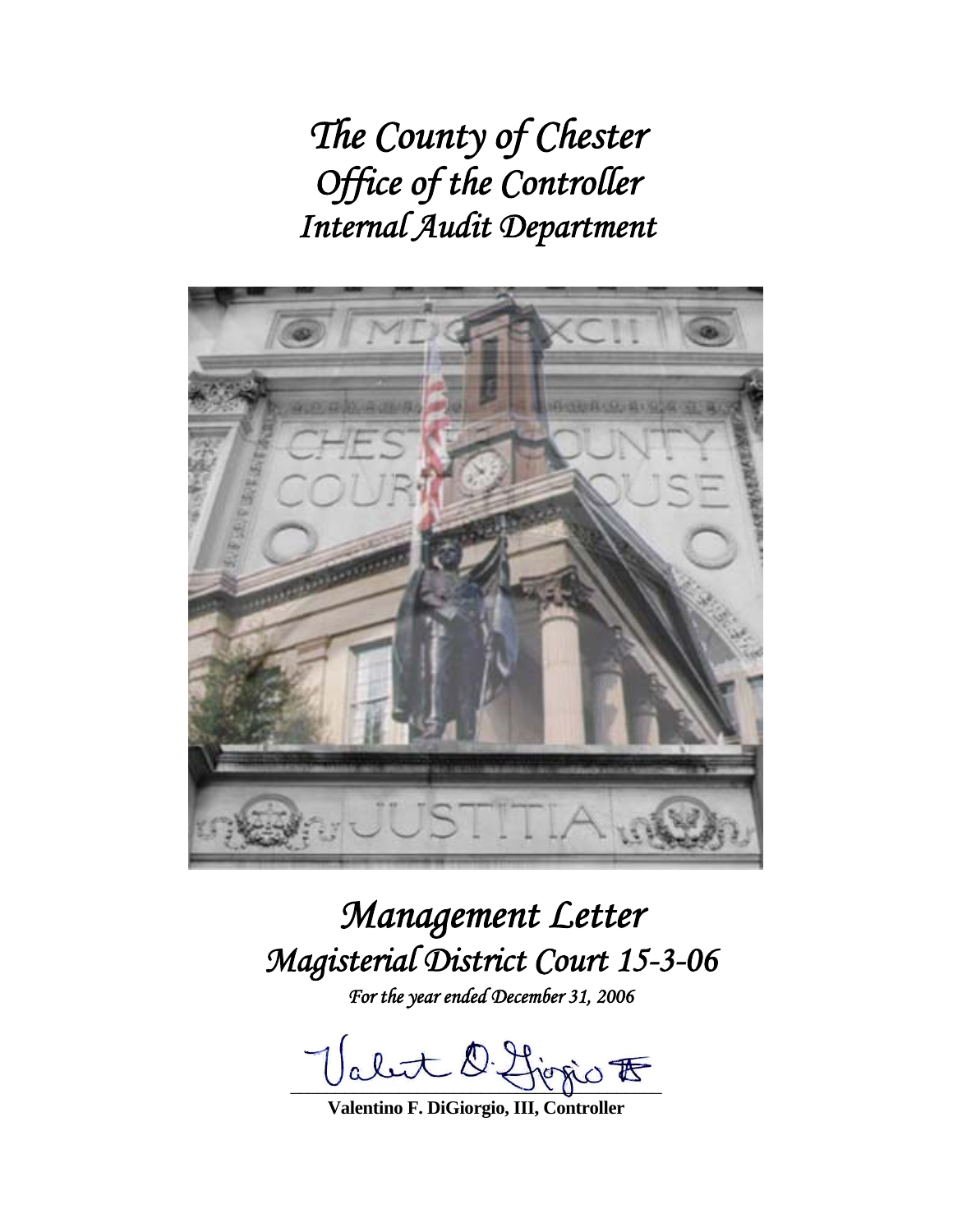# **To: District Judge Michael J. Cabry III**

## *Introduction*

On July 11, 2007, Internal Audit completed an audit of Magisterial District Court 15-3-06 (*District Court*). Robert Pinkos, CIA, was the auditor-in-charge. Internal Audit is required by the Pennsylvania County Code to review district courts annually to ensure compliance with policies and procedures mandated by the Administrative Office of Pennsylvania Courts and/or District Justice Administration and to assess their overall internal control structure. The scope of our audit included a review of the following:

- Cash and Petty Cash
- Undisbursed Funds
- Cash Receipts
- Manual Receipts
- Cash Disbursements
- Voided Transactions
- Overall Compliance.

## *Executive Summary*

The management and staff of the *District Court* are, in all material respects, in compliance with policies and procedures set forth by the Administrative Office of Pennsylvania Courts and directives imposed by District Justice Administration. We noted no significant weaknesses in the overall internal control structure. We did, however, note several matters of a lesser significance involving internal controls and compliance with policies and procedures which have been included within this Management Letter.

Internal Audit would like to thank the management and staff of the *District Court* for their cooperation and assistance during the course of this audit. We have provided herein a copy of our "Audit Findings" and "Recommendations" for your review and comment.

Please feel free to contact our office at (610) 344-5906 should you have any questions or concerns.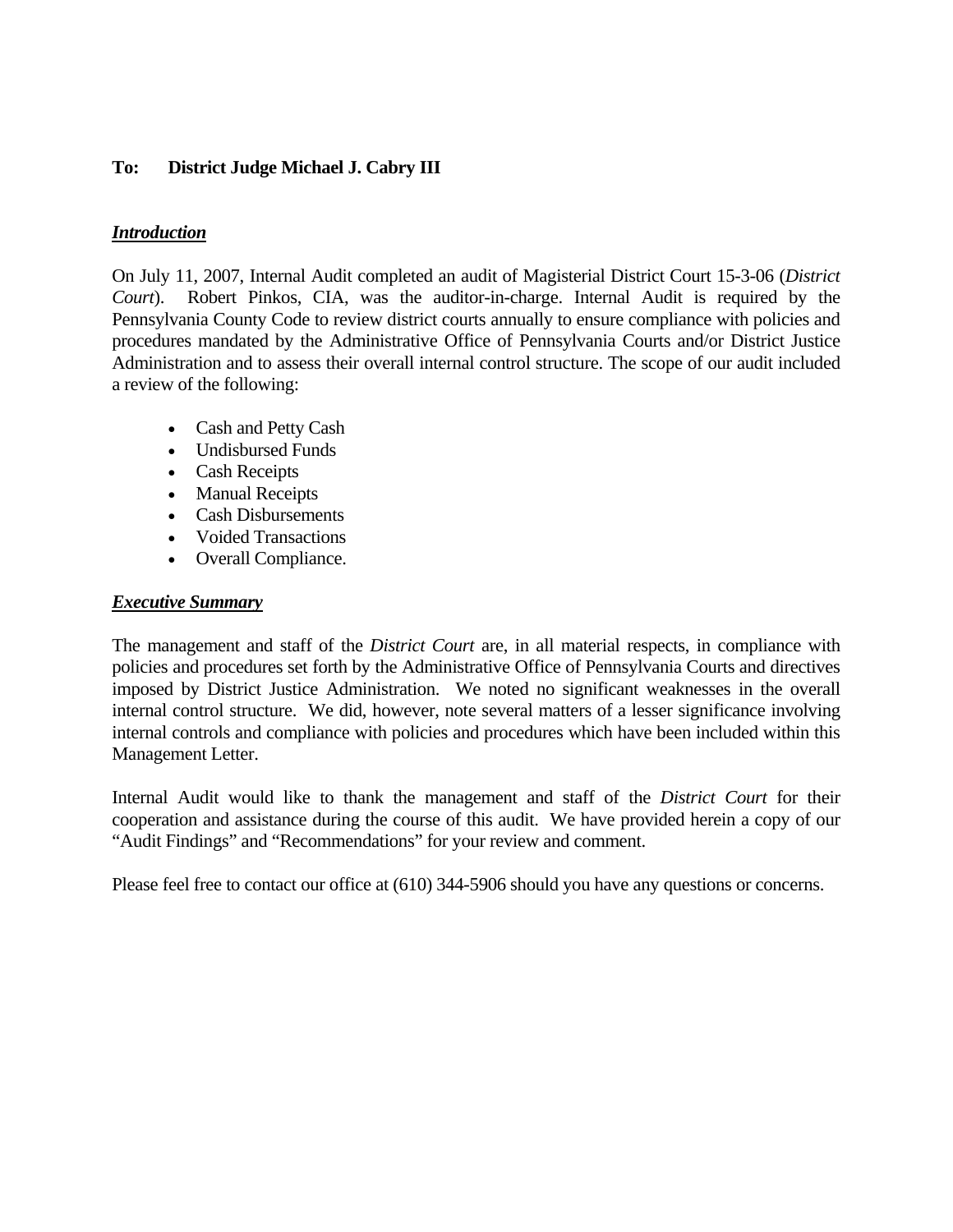# **MAGISTERIAL DISTRICT COURT 15-3-06**

# **FINDINGS AND RECOMMENDATIONS**

# **FOR THE YEAR ENDED DECEMBER 31, 2006**

# **I. INTERNAL CONTROL FINDINGS AND RECOMMENDATIONS**

## RECONCILIATION

## Finding 1: Cash / Escrow Payable

Internal Audit noted that two disbursement checks cleared the bank for \$0.50 less than the actual amount of the checks. The bank corrected one of the two errors and the *District Court* made a credit adjustment to reconcile the account with the bank. No follow up was done by the *District Court* to correct the other check clearing error, therefore leaving the balance of the checking account overstated by \$0.50.

#### Recommendation

Internal Audit recommends that the *District Court* contact the bank to debit the account for \$0.50 to correct the check clearing error. Once the bank makes the correction, the *District Court* will need to make a debit adjustment for the \$0.50 to offset the prior credit adjustment and balance the account.

## *Auditee Response*

*District Court management acknowledges Internal Audit's finding and concurs with its recommendation.*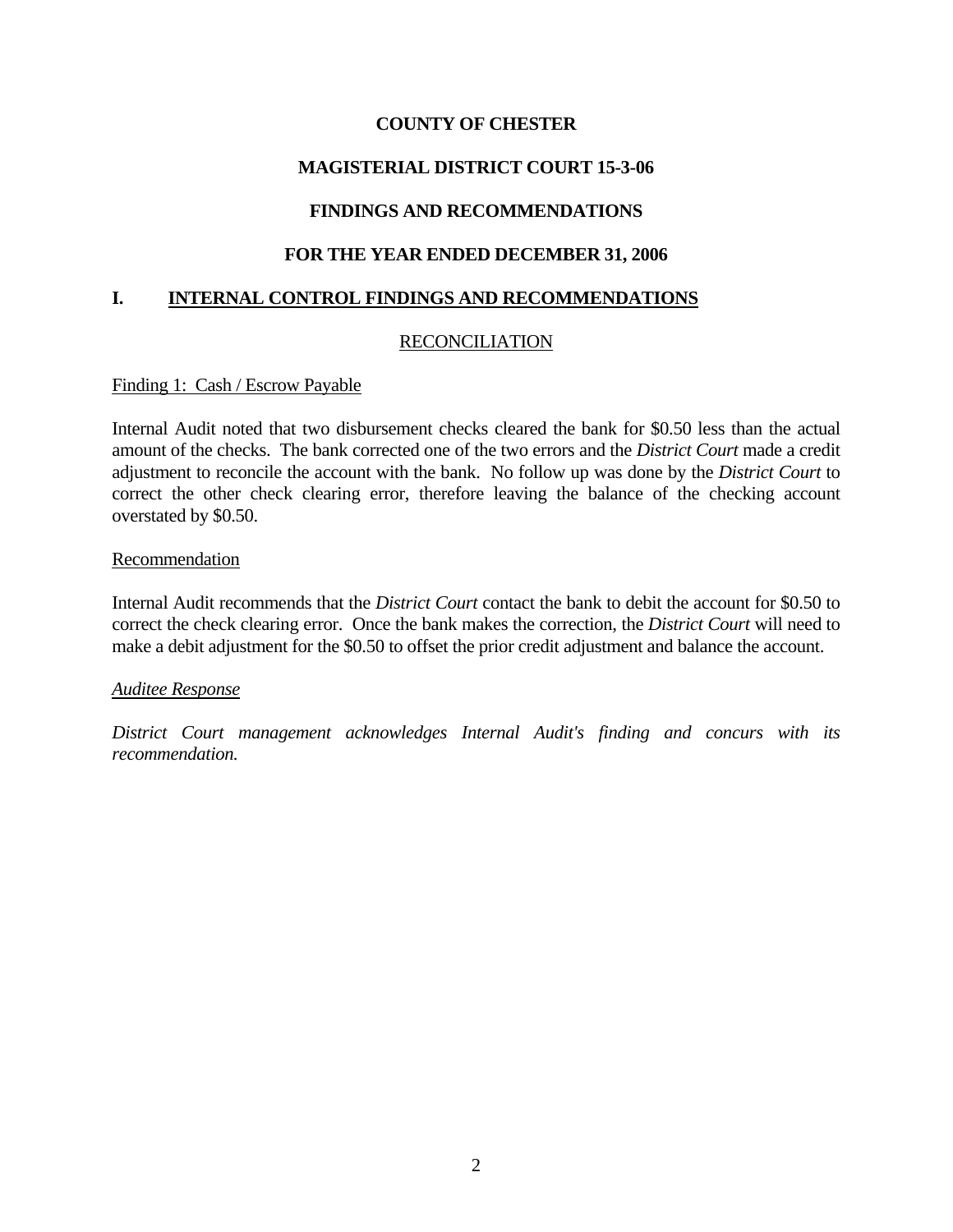# **MAGISTERIAL DISTRICT COURT 15-3-06**

# **FINDINGS AND RECOMMENDATIONS**

## **FOR THE YEAR ENDED DECEMBER 31, 2006**

## **II. COMPLIANCE WITH POLICIES AND PROCEDURES**

In order to test compliance with all applicable policies and procedures, Internal Audit selected a statistical sample of 30 case files out of a total population of 6,419 case files created in 2006. In addition, we performed other related tests of cash receipts, cash disbursements, manual receipts, undisbursed funds, and voided transactions. Sample sizes for each of the tested areas are determined through a risk assessment analysis based on the results of the *District Court's* prior year audit and current year case load. We believe the results of our tests are representative of the entire population on the basis of accepted audit sampling principles.

## Finding 1: Manual Receipts

Internal Audit noted 1 instance where the information filled out on the manual receipt was not accurately entered into the state system.

#### Recommendation

Internal Audit recommends that *District Court* staff take more care to ensure that the information recorded on the manual receipt is transferred accurately into the state computer system.

#### Auditee Response

*District Court management acknowledges Internal Audit's finding and concurs with its recommendation.*

## Finding 2: Voided Transactions

Internal Audit noted 5 instances where stale dated checks were not escheated in a timely manner.

#### Recommendation

Internal Audit recommends that *District Court* perform due diligence by trying to contact the payee before they escheat a stale dated check. Internal Audit also recommends that *District Court*  management monitor the list of outstanding checks monthly in order to perform due diligence and to escheat stale dated checks in a timely manner.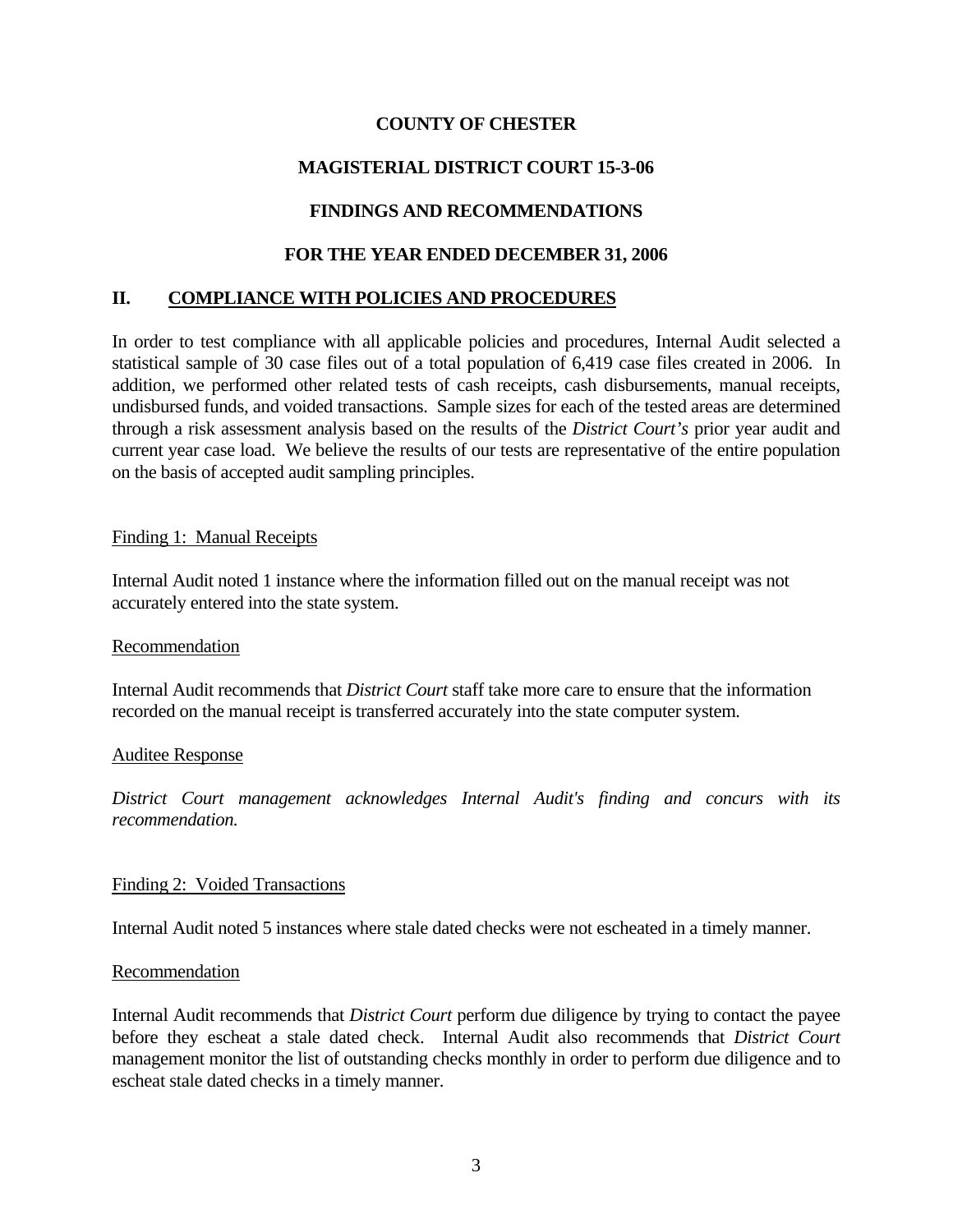# **MAGISTERIAL DISTRICT COURT 15-3-06**

# **FINDINGS AND RECOMMENDATIONS**

# **FOR THE YEAR ENDED DECEMBER 31, 2006**

# **II. COMPLIANCE WITH POLICIES AND PROCEDURES**

## Finding 2: Voided Transactions *(continued)*

## Auditee Response

*District Court management acknowledges Internal Audit's finding and concurs with its recommendation.*

## Finding 3: Overall Compliance

Internal Audit noted the following:

- $\triangleright$  In 1 instance, a warrant was not recalled after 60 days, on a non-criminal case.
- $\triangleright$  In 1 instance, a warrant was not issued after 10 days of non-response to a Non-Traffice Summons.

## Recommendation

Internal Audit recommends that *District Court* management emphasize to the staff the importance of adhering to procedures as outlined in the District Justice Automated Office Clerical Procedures Manual relating to the issuance of warrants.

## Auditee Response

*District Court management acknowledges Internal Audit's finding and concurs with its recommendation.*